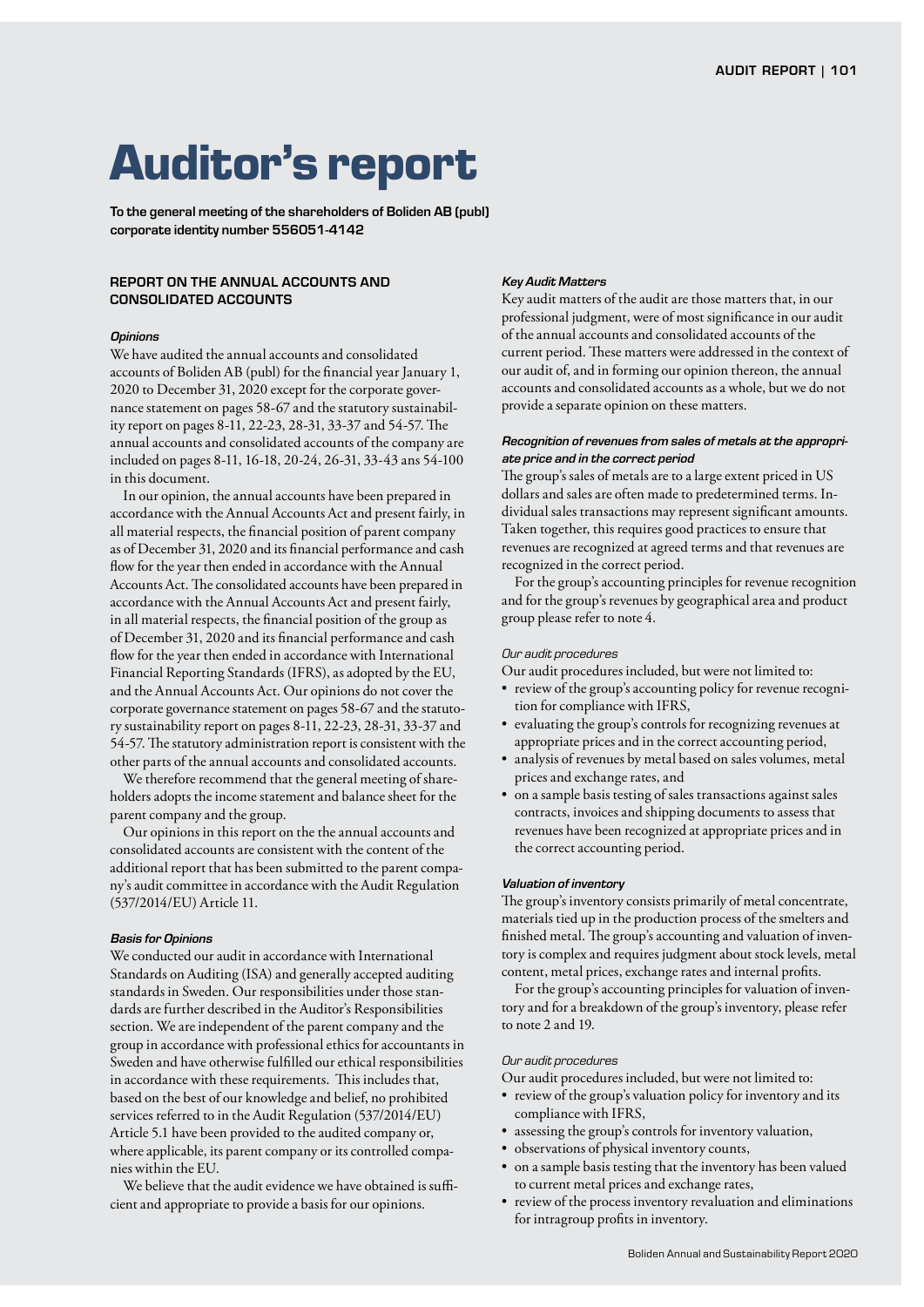#### *Accounting and valuation of financial instruments*

The group is exposed to changes in metal prices, exchange rates and interest rates. To reduce its exposure in larger investment projects and in contracted purchase and sales commitments the group uses various types of financial instruments, including derivatives. The group also manages its exposure to changes in interest rates by reducing or extending the interest duration period via interest rate swaps. The accounting for financial instruments is complex and may have significant impact on the group's earnings and financial position.

For the group's financial risks and management of these risks, please refer to page 55-56 and to note 26, 27, 28 and 29 for the group's principles for the valuation of financial instruments and for the group's financial derivatives.

### *Our audit procedures*

Our audit procedures included, but were not limited to:

- review of the group's financial policy and hedging strategies,
- review of hedging activities to ensure that these have been properly authorized and accounted for in accordance with IFRS, and
- review of the relevance of market data and methodologies used to determine fair value of derivative contracts.

#### *Capitalization and depreciation of deferred mining costs*

In conjunction with excavation of waste rock and production of ore in open pit mines, the costs of waste rock removal, which improves access to the ore body are capitalized. Deferred mining costs are depreciated per push-back and the depreciation is based on the metal content in relation to estimated metal content for the entire push-back. Both the initial capitalization and the depreciation rate are dependent on planned production and estimated mineral reserves and, as a consequence among other things, expected future metal prices. Hence, the carrying value and depreciation of deferred mining costs are dependent on a number of complex assumptions and estimates.

For the group's accounting principles related to deferred mining and for the group's investments and depreciation of deferred mining costs, please refer to note 14.

#### *Our audit procedures*

Our audit procedures included, but were not limited to:

- review of accounting policy for deferred mining costs for compliance with IFRS,
- review of model used for capitalization and depreciation of deferred mining costs against production costs and production volumes, and
- analytical review of capitalization and depreciation in relation to production costs and production volumes.

# *Valuation of provisions for reclamation Provisions for reclamation costs*

The group has commitments for reclamation of closed mines and for reclamation costs that are expected to arise for mines when the mine operations are decommissioned. The provision for these commitments is judgmental and dependent on several factors including cost estimates for different reclamation measures, life of mine, regulatory decisions, future inflation and discount rates. Any changes in these estimates and assumptions may have a significant impact on the group's earnings and financial position.

For the group's accounting principles for reclamation provisions and for this year's change in capitalized reclamation costs, and for the group's reclamation provisions, please refer to note 2, 14 and 25.

#### *Our audit procedures*

Our audit procedures included, but were not limited to:

- review of accounting policy for reclamation provisions for compliance with IFRS,
- evaluating the group's controls to account for reclamation provisions, and
- review of assumptions used to estimate the reclamation provisions for consistency with approved production plans, life of mines expectancies, and current financial conditions (inflation and interest rates).

# *Valuation of intangible and tangible assets*

The group's intangible and tangible assets represent significant amounts. Impairment testing of these assets is based on production plans, which in turn are based on assumptions about future metal prices, treatment and refining charges, and exchange rates. Changes in market prices for metals, treatment and refining charges, and exchange rates have a significant impact on the group's future cash flows and thus the estimated recoverable value of intangible and tangible assets and any impairment needs.

For the group's principles to prepare impairment tests for intangible and tangible assets and for significant assumptions applied in the impairment tests, please refer to note 2, 13 and 14.

#### *Our audit procedures*

Our audit procedures included, but were not limited to:

- review of the group's process and principles for preparing impairment tests for compliance with IFRS,
- evaluation of key assumptions such as estimated life of mines, production plans, metal prices, treatment and refining charges, and exchange rates and the sensitivity in these assumptions to any changes, and
- review of the model used to discount future cash flows for arithmetical correctness.

# *Other information than the annual accounts and consolidated accounts*

The other information consists of the remuneration report as well as the pages 1-7, 12-15, 19, 25, 32, 44-53 and 105-120 in this document that also contains other information than the annual accounts and conslidated accounts. The Board of Directors and the Managing Director are responsible for this other information. We expect to obtain the remuneration report after the date of this audit report.

Our opinion on the annual accounts and consolidated accounts does not cover this other information and we do not express any form of assurance conclusion regarding this other information.

In connection with our audit of the annual accounts and consolidated accounts, our responsibility is to read the information identified above and consider whether the information is materially inconsistent with the annual accounts and consolidated accounts. In this procedure we also take into account our knowledge otherwise obtained in the audit and assess whether the information otherwise appears to be materially misstated.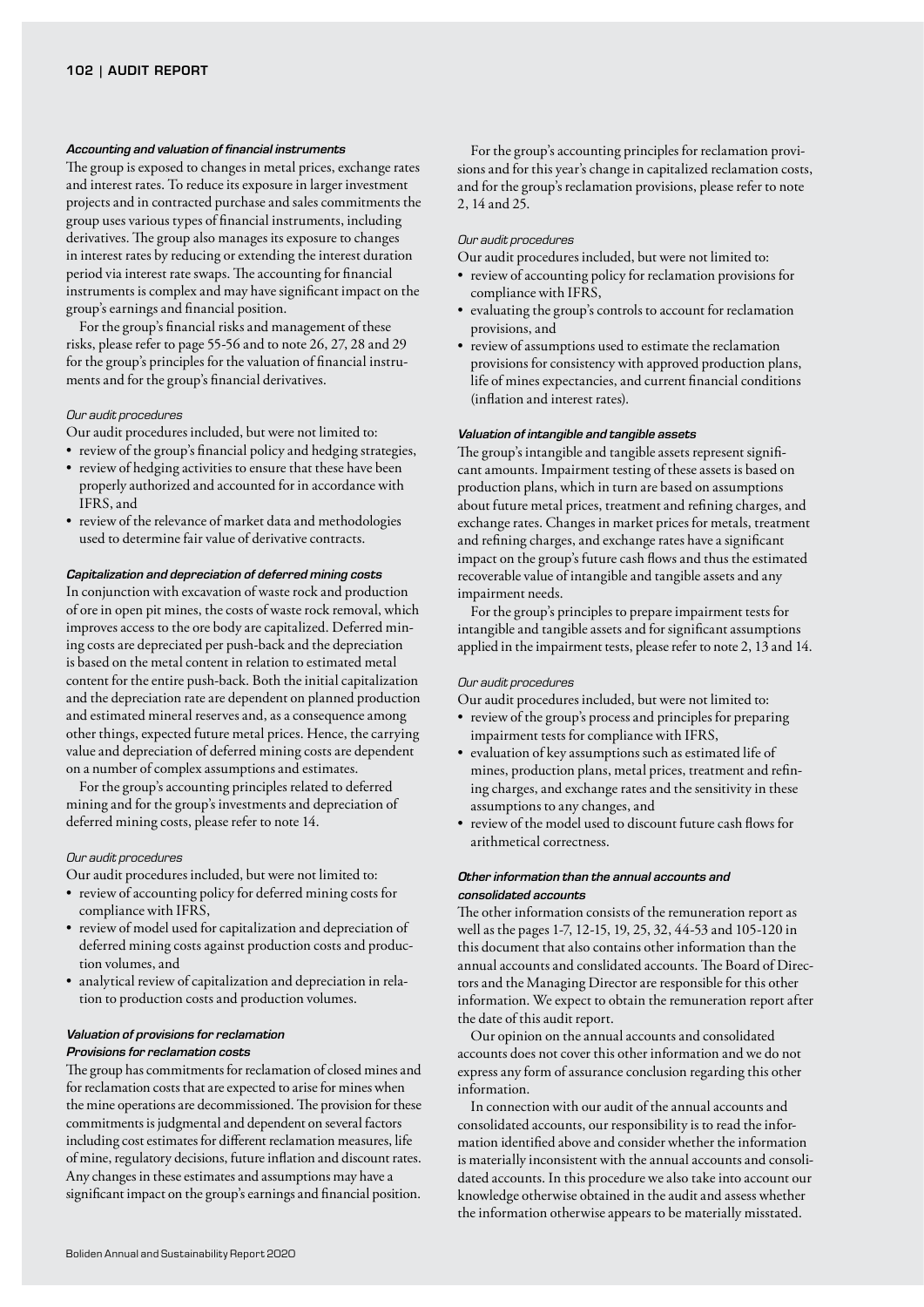If we, based on the work performed concerning this information, conclude that there is a material misstatement of this other information, we are required to report that fact. We have nothing to report in this regard.

# Responsibilities of the Board of Directors and the Managing Director

The Board of Directors and the Managing Director are responsible for the preparation of the annual accounts and consolidated accounts and that they give a fair presentation in accordance with the Annual Accounts Act and, concerning the consolidated accounts, in accordance with IFRS as adopted by the EU. The Board of Directors and the Managing Director are also responsible for such internal control as they determine is necessary to enable the preparation of annual accounts and consolidated accounts that are free from material misstatement, whether due to fraud or error.

In preparing the annual accounts and consolidated accounts, The Board of Directors and the Managing Director are responsible for the assessment of the company's and the group's ability to continue as a going concern. They disclose, as applicable, matters related to going concern and using the going concern basis of accounting. The going concern basis of accounting is however not applied if the Board of Directors and the Managing Director intends to liquidate the company, to cease operations, or has no realistic alternative but to do so.

The Audit Committee shall, without prejudice to the Board of Director's responsibilities and tasks in general, among other things oversee the company's financial reporting process.

### Auditor's responsibility

Our objectives are to obtain reasonable assurance about whether the annual accounts and consolidated accounts as a whole are free from material misstatement, whether due to fraud or error, and to issue an auditor's report that includes our opinions. Reasonable assurance is a high level of assurance, but is not a guarantee that an audit conducted in accordance with ISAs and generally accepted auditing standards in Sweden will always detect a material misstatement when it exists. Misstatements can arise from fraud or error and are considered material if, individually or in the aggregate, they could reasonably be expected to influence the economic decisions of users taken on the basis of these annual accounts and consolidated accounts.

As part of an audit in accordance with ISAs, we exercise professional judgment and maintain professional scepticism throughout the audit. We also:

- Identify and assess the risks of material misstatement of the annual accounts and consolidated accounts, whether due to fraud or error, design and perform audit procedures responsive to those risks, and obtain audit evidence that is sufficient and appropriate to provide a basis for our opinions. The risk of not detecting a material misstatement resulting from fraud is higher than for one resulting from error, as fraud may involve collusion, forgery, intentional omissions, misrepresentations, or the override of internal control.
- Obtain an understanding of the company's internal control relevant to our audit in order to design audit procedures that are appropriate in the circumstances, but not for the purpose of expressing an opinion on the effectiveness of the company's internal control.
- Evaluate the appropriateness of accounting policies used and the reasonableness of accounting estimates and related disclosures made by the Board of Directors and the Managing Director.
- Conclude on the appropriateness of the Board of Directors' and the Managing Director's use of the going concern basis of accounting in preparing the annual accounts and consolidated accounts. We also draw a conclusion, based on the audit evidence obtained, as to whether any material uncertainty exists related to events or conditions that may cast significant doubt on the company's and the group's ability to continue as a going concern. If we conclude that a material uncertainty exists, we are required to draw attention in our auditor's report to the related disclosures in the annual accounts and consolidated accounts or, if such disclosures are inadequate, to modify our opinion about the annual accounts and consolidated accounts. Our conclusions are based on the audit evidence obtained up to the date of our auditor's report. However, future events or conditions may cause a company and a group to cease to continue as a going concern.
- Evaluate the overall presentation, structure and content of the annual accounts and consolidated accounts, including the disclosures, and whether the annual accounts and consolidated accounts represent the underlying transactions and events in a manner that achieves fair presentation.
- Obtain sufficient and appropriate audit evidence regarding the financial information of the entities or business activities within the group to express an opinion on the consolidated accounts. We are responsible for the direction, supervision and performance of the group audit. We remain solely responsible for our opinions.

We must inform the Board of Directors of, among other matters, the planned scope and timing of the audit. We must also inform of significant audit findings during our audit, including any significant deficiencies in internal control that we identified.

We must also provide the Board of Directors with a statement that we have complied with relevant ethical requirements regarding independence, and to communicate with them all relationships and other matters that may reasonably be thought to bear on our independence, and where applicable, related safeguards.

From the matters communicated with the Board of Directors, we determine those matters that were of most significance in the audit of the annual accounts and consolidated accounts, including the most important assessed risks for material misstatement, and are therefore the key audit matters. We describe these matters in the auditor's report unless law or regulation precludes disclosure about the matter.

## REPORT ON OTHER LEGAL AND REGULATORY REQUIREMENTS **Opinions**

In addition to our audit of the annual accounts and consolidated accounts, we have also audited the administration of the Board of Directors and the Managing Director of Boliden AB (publ) for the financial year January 1, 2020 to December 31, 2020 and the proposed appropriations of the company's profit or loss.

We recommend to the general meeting of shareholders that the profit to be appropriated in accordance with the proposal in the statutory administration report and that the members of